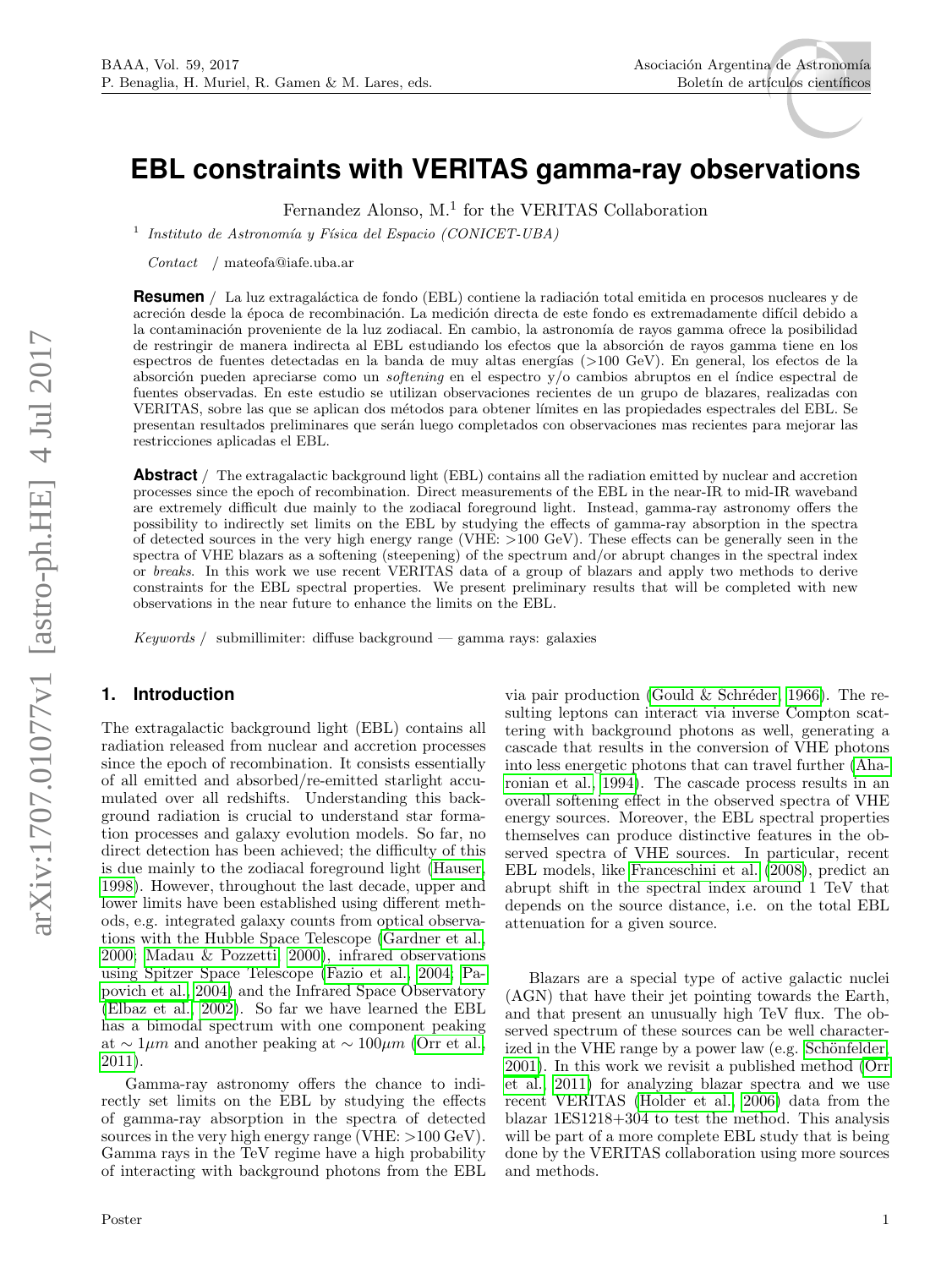## **2. Method**

Absorption of VHE photons can leave several traces in the observed spectra of blazars. In this work we explore two different methods to constrain the EBL using two different features present in observed blazar spectra: the softening of the spectral index (spectral shape method) and the spectral break around 1 TeV (spectral break method). EBL constraints are derived by testing different models/realizations for the EBL spectral energy distribution (SED). For this study, a baseline model was assumed, following the shape outlined by lower limits gathered from the Hubble Space Telescope, the Spitzer Space Telescope and the Infrared Space Observatory. This baseline model is then used to generate different EBL scenarios following the third order splines method used in [Mazin & Raue \(2007\)](#page-2-12). In this case the method is used to generate different SEDs by varying two wavelength values:  $\lambda = 15\mu m$  and  $\lambda = 1.6\mu m$  representing the mid and near IR regimes respectively.

### 2.1. Spectral Shape Method

EBL absorption produces a steepening (softening) in the VHE part of the spectrum which depends both on the EBL properties and on the source distance. On the other hand, absorption has a minimal effect on the high energy (HE: 10 MeV $\lt E \lt 100$  GeV) part of the spectrum. Under the assumption that the intrinsic VHE spectrum of the source is a prolongation of the HE part, it is possible to test different EBL model-scenarios by using them to correct for EBL absorption in observed spectra and compare the resulting spectra to the corresponding HE spectra measured with Fermi-LAT. Using the EBL model it is possible to calculate the optical depth of a photon of a given energy and at a given redshift. The intrinsic spectrum is then calculated using the relationship

<span id="page-1-1"></span>
$$
\left(\frac{dN}{dE}\right)_{int} = \left(\frac{dN}{dE}\right)_{obs} e^{\tau(E,z)} \tag{1}
$$

where  $\left(\frac{dN}{dE}\right)_{int}$  is the intrinsic spectrum,  $\left(\frac{dN}{dE}\right)_{obs}$  is the observed spectrum, and  $\tau(E, z)$  is the optical depth at energy E and source redshift z.  $\tau$  is calculated for different EBL realizations generated with the splines method. The resulting intrinsic spectrum is then fitted by a power law and the model is accepted or rejected following the criterion

<span id="page-1-0"></span>
$$
|\Gamma_{TeV} - \Gamma_{GeV}| \le \sqrt{\sigma_{GeV}^2 + \sigma_{TeV}^2} \tag{2}
$$

where  $\Gamma_{TeV}$  and  $\sigma_{TeV}^2$  are the calculated intrinsic spectral index and variance respectively, and  $\Gamma_{GeV}$  and  $\sigma_{GeV}^2$ are the Fermi spectral index and variance respectively.

#### 2.2. Spectral Break Method

EBL absorption may also produce breaks in the observed spectrum. In particular, given the overall shape of the EBL, a break around 1 TeV is expected. The magnitude of these breaks increases with the source distance and depends on the EBL shape [\(Imran & Krennrich,](#page-2-13) [2008\)](#page-2-13). Using a test intrinsic spectrum, the expected

<span id="page-1-2"></span>

| Model         | $N_{\sigma}$ | Condition |
|---------------|--------------|-----------|
| Franceschinni | 0.65         | OК        |
| Spline 1      | 0.24         | OК        |
| Spline 2      | 3.33         | NΟ        |

Table 1: Differences between  $\Gamma_{GeV}$  and  $\Gamma_{TeV}$  in units of  $\sigma$ for each EBL model. Models that fail the criterion given by equation [2](#page-1-0) are rejected.

observed spectrum is calculated for different EBL realizations by using the inverse of equation [1.](#page-1-1) Gaussian fluctuations are added to the resulting points using a Normal distribution with a standard deviation equal to 25% of each point's error bar. The resulting spectrum is then fitted with a broken power law with the form

<span id="page-1-3"></span>
$$
\frac{dN}{dE} = \begin{cases} N_0 \left(\frac{E}{E_{break}}\right)^{-\Gamma_1}, & E \le E_{break} \\ N_0 \left(\frac{E}{E_{break}}\right)^{-\Gamma_2}, & E > E_{break} \end{cases}
$$
(3)

where  $N_0$  is the normalization at the break energy  $E_{break}$ ,  $\Gamma_1$  and  $\Gamma_2$  are the spectral indexes below and above the  $E_{break}$  respectively and E is the energy. For this particular study the break energy is fixed in 1 TeV and the fit functions are forced to match each other at this break point. The spectral break is then defined as

$$
\Delta \Gamma = \Gamma_1 - \Gamma_2 \tag{4}
$$

From here, the expected dependence of  $\Delta\Gamma$  with redshift is estimated and then compared with the observed dependence. Doing this for different EBL realizations it is possible to test possible models by checking consistency between expected and observational results.

## **3. Data Selection & Analysis**

For the complete analysis 18 blazars were selected at various redshifts and with different spectral properties. All of them have been detected with a significance of more than 10  $\sigma$ . The processing and reduction of the TeV data is done with VERITAS own developed analysis software. Fermi-LAT observations are used to obtain the source's spectra in the GeV regime. At the moment the data is being processed and analyzed by members of the VERITAS collaboration using mainly the National Energy Research Scientific Computing Center (NERSC) cluster.

## **4. Preliminary Results**

We have tested the de-absorption spectrum calculations and the methods on over 120 hours of 1ES1218+304 data to see the scripts are working properly.

Figure [1](#page-2-14) shows an example of the GeV and TeV spectra after de-absorption, each one fitted with a power law. The difference in the resulting spectral indexes  $\Gamma_{GeV}$ and  $\Gamma_{TeV}$  determines whether the model is accepted or rejected. Table [1](#page-1-2) shows results obtained for three different EBL models as an example.

Figure [2](#page-2-15) shows TeV spectra of two test sources at two different redshifts, fitted with a broken power law with a break at 1 TeV. It can be seen that the method